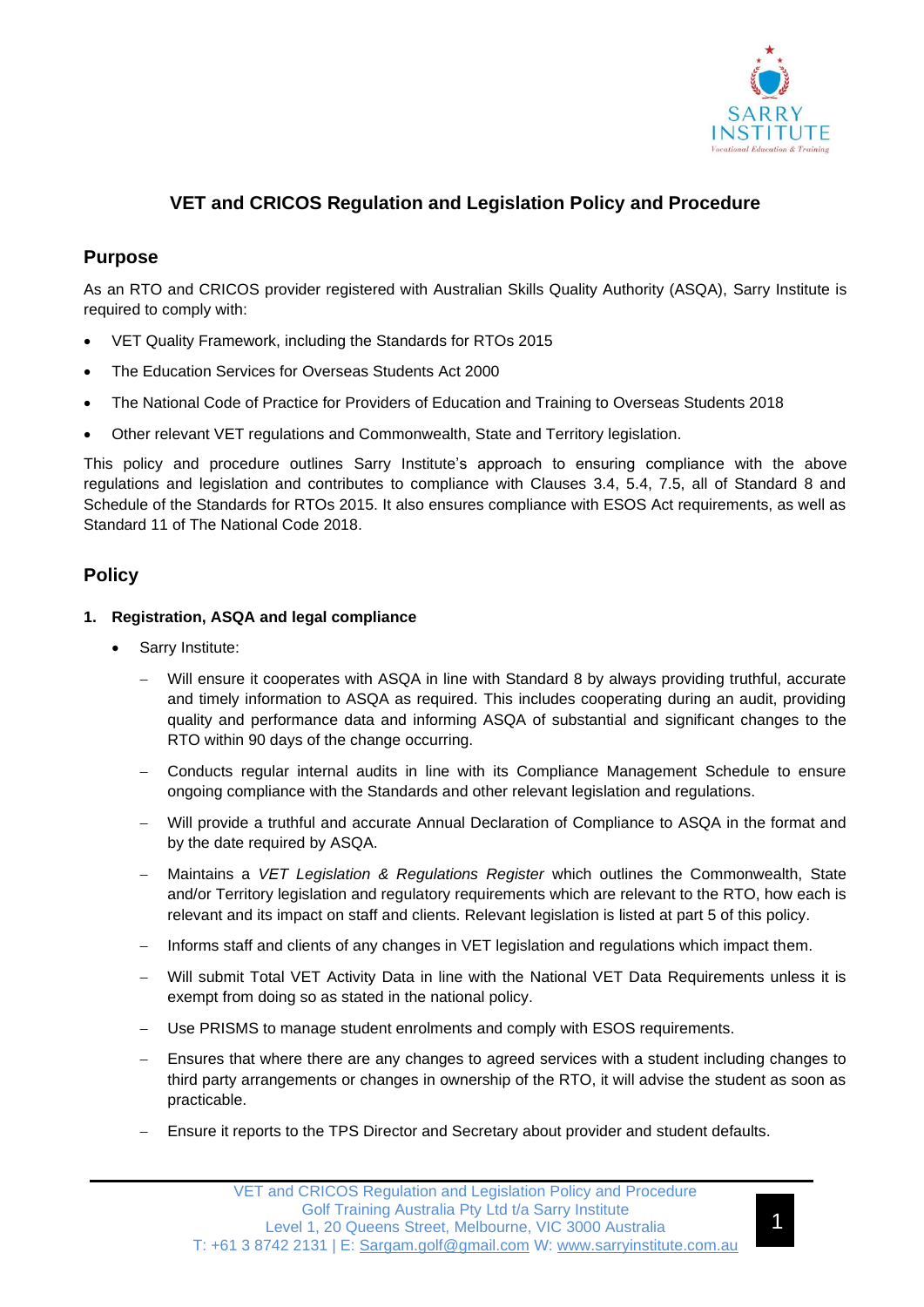

#### **2. Third party agreements**

- In relation to any third parties delivering Services on its behalf, Sarry Institute will:
	- − Ensure it has a written agreement in place with each third party in line with its *Third Party Agreements Policy and Procedures*, which outlines the third party's obligations to the RTO and ASQA under the Standards.
	- − Inform ASQA within thirty (30) calendar days when agreements with third parties commence or come to an end.
	- − Third party agreements include agreements with Education Agents as outlined in the *Education Agents Policy and Procedures.*

### **3. Retention, archiving, retrieval and transfer of records**

- Sarry Institute abides by ASQA's General Direction for Retention Requirements for Completed Student Assessment Items (located at [http://www.asqa.gov.au/news-and-publications/publications/general](http://www.asqa.gov.au/news-and-publications/publications/general-directions/general-directions.html)[directions/general-directions.html\)](http://www.asqa.gov.au/news-and-publications/publications/general-directions/general-directions.html) by ensuring that student assessment evidence is retained for at least 6 months from the date the assessment decision was made.
- Should Sarry Institute cease to operate or have its RTO registration expire, withdrawn or cancelled, Sarry Institute will:
	- Transfer to ASQA, sufficient digital records so that ASQA is able to confirm what each student completed during the period of registration. This information will be sent in the form required by ASQA within 30 days of expiry or cessation of operations.
	- Return its certificate of registration to ASQA within 10 days of expiry.
- In accordance with Schedule 5 of the Standards, Sarry Institute will retain records of AQF qualifications and statements of attainment issued for a period of 30 years on its student management system. Current and past students are able to access these records by contacting our office.

## **Procedures**

### **1. Notifying ASQA of changes to the RTO**

SRTOs: Clause 5.4, 8.1, 8.2 and 8.3. National Code: Standard 11.1 and 11.3

**Procedure Responsibility**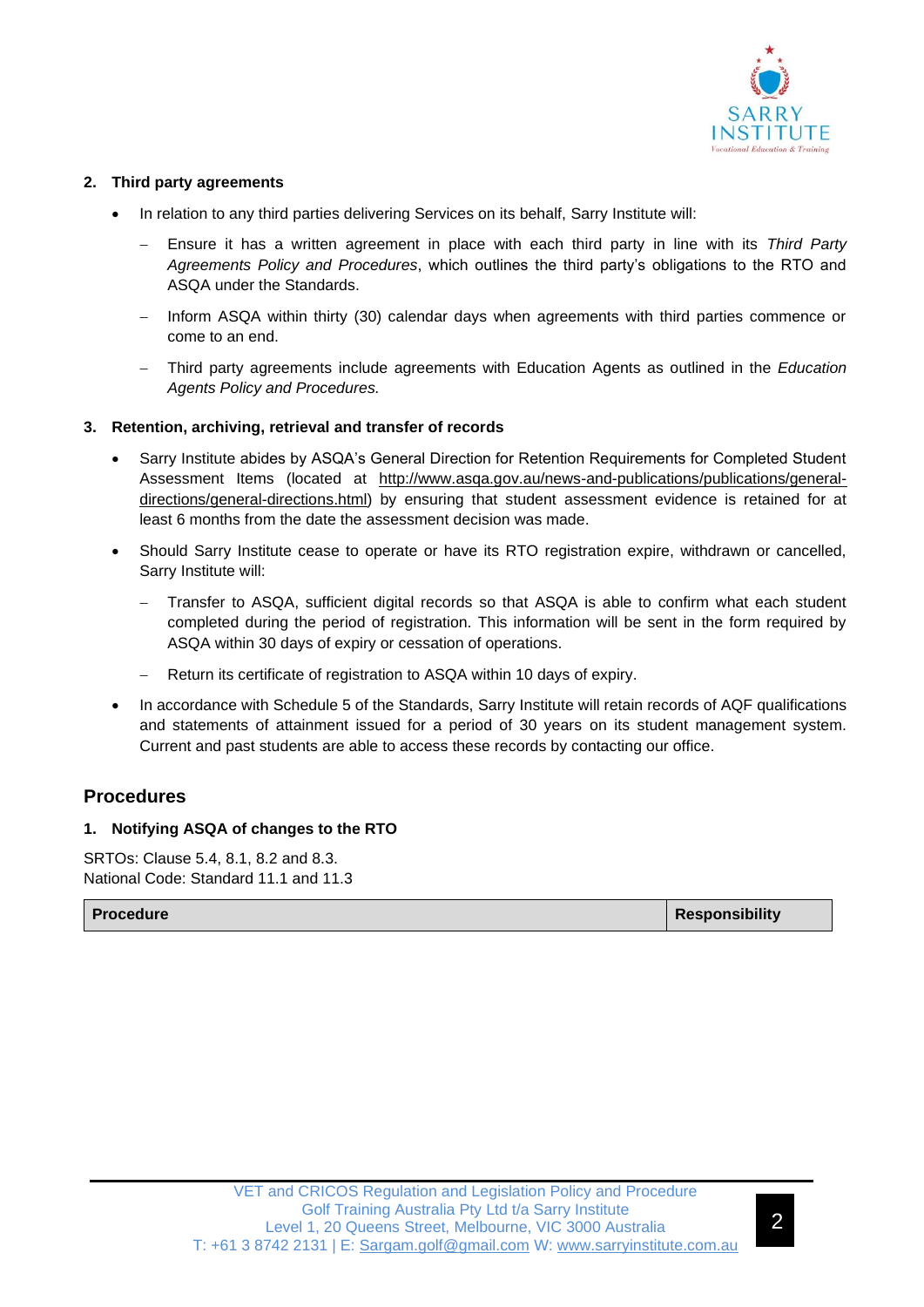

|           | <b>Procedure</b>                                                                                                                                                                                                                      | <b>Responsibility</b>     |
|-----------|---------------------------------------------------------------------------------------------------------------------------------------------------------------------------------------------------------------------------------------|---------------------------|
|           | A. Material changes or significant events                                                                                                                                                                                             | <b>Compliance Manager</b> |
|           | The need to report material changes and significant events will be monitored<br>during management meetings.                                                                                                                           |                           |
| $\bullet$ | If there is a material change or significant event that may significantly affect<br>the RTO's ability to comply with the VET Quality Framework, advise ASQA<br>within 90 calendar days. This may be a change to one of the following: |                           |
|           | Chief Executive Officer, Principal Executive Officer or High Managerial<br>Agent                                                                                                                                                      |                           |
|           | Fit and Proper Person Requirements                                                                                                                                                                                                    |                           |
|           | <b>Financial Administration Status</b>                                                                                                                                                                                                |                           |
|           | Legal name or legal entity                                                                                                                                                                                                            |                           |
|           | Organisation type                                                                                                                                                                                                                     |                           |
|           | Sale of business                                                                                                                                                                                                                      |                           |
|           | Ownership and/or control                                                                                                                                                                                                              |                           |
|           | Significant or unexpected turnover of staff                                                                                                                                                                                           |                           |
|           | Significant changes to the RTO's funding revenue source (e.g.<br>Government funding contract), or                                                                                                                                     |                           |
|           | Another change not specified elsewhere                                                                                                                                                                                                |                           |
| $\bullet$ | Use ASQA's Material Change or Event form to describe the changes.<br>Additional attachments may be required as outlined on the form.                                                                                                  |                           |
| $\bullet$ | Send the completed form to ASQA within 90 calendar days of the change<br>occurring.                                                                                                                                                   |                           |
|           | Keep a record of the completed form on file.                                                                                                                                                                                          |                           |
|           | Students should be advised in writing of any changes in ownership to the<br>RTO.                                                                                                                                                      |                           |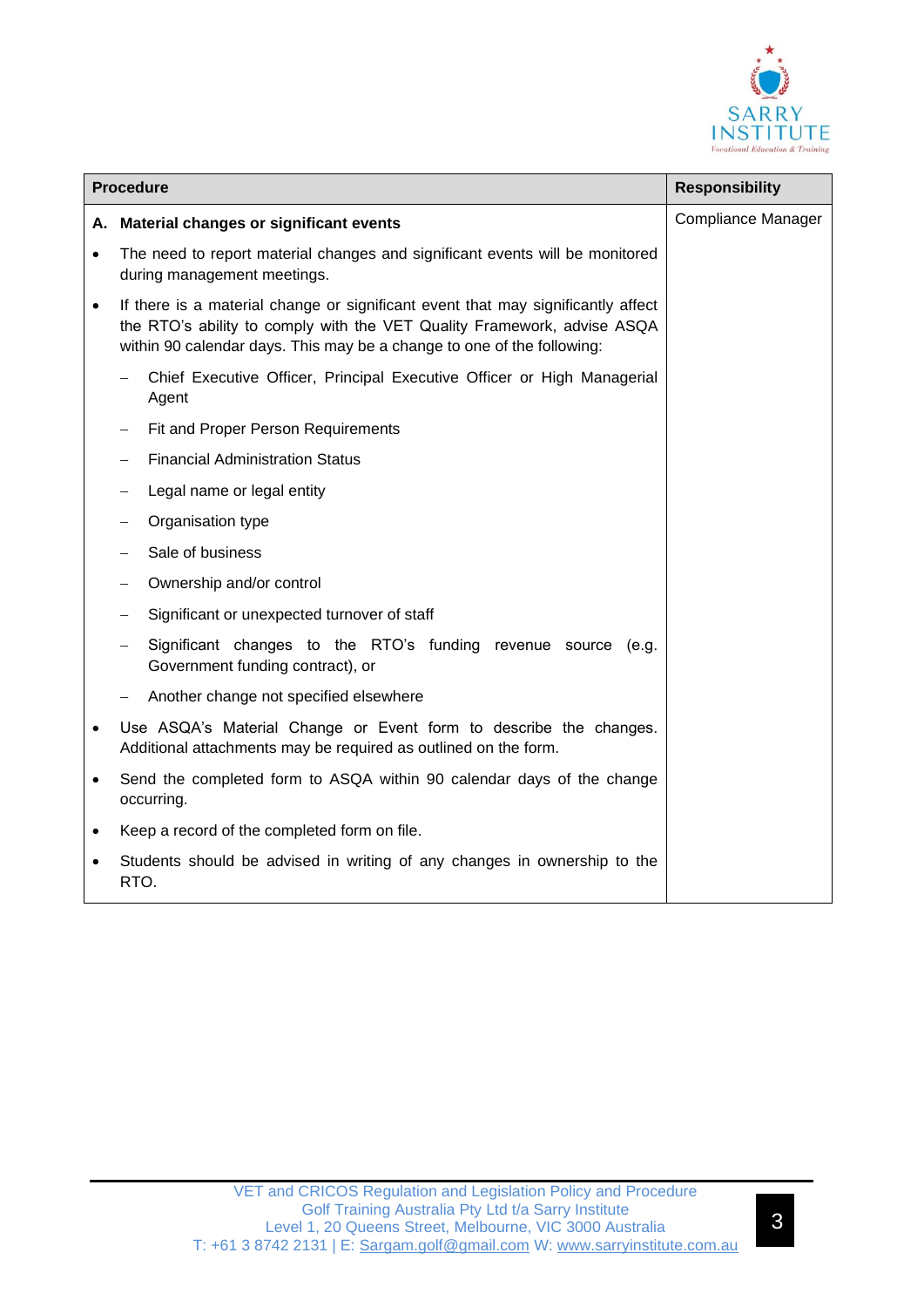

|   | <b>Procedure</b>                                                                                                                                                                                                                                                                                                                                                                                            | <b>Responsibility</b>     |
|---|-------------------------------------------------------------------------------------------------------------------------------------------------------------------------------------------------------------------------------------------------------------------------------------------------------------------------------------------------------------------------------------------------------------|---------------------------|
|   | B. Changes to the RTO's details                                                                                                                                                                                                                                                                                                                                                                             | <b>Compliance Manager</b> |
|   | If there is a change to any of following details of the RTO:                                                                                                                                                                                                                                                                                                                                                |                           |
|   | Trading name                                                                                                                                                                                                                                                                                                                                                                                                |                           |
|   | Web address                                                                                                                                                                                                                                                                                                                                                                                                 |                           |
|   | Head office details                                                                                                                                                                                                                                                                                                                                                                                         |                           |
|   | Contact details for the Chief Executive                                                                                                                                                                                                                                                                                                                                                                     |                           |
|   | Contact people to be listed on training.gov.au                                                                                                                                                                                                                                                                                                                                                              |                           |
|   | Delivery sites                                                                                                                                                                                                                                                                                                                                                                                              |                           |
|   | Delivery locations                                                                                                                                                                                                                                                                                                                                                                                          |                           |
|   | Offshore delivery                                                                                                                                                                                                                                                                                                                                                                                           |                           |
|   | Fill in ASQA's Notification of Change of Provider Details Form and sent it to<br>ASQA within 90 calendar days of the change occurring.                                                                                                                                                                                                                                                                      |                           |
|   | Where the change is in relation to relocation, the Change of Provider Details<br>Form must be submitted to ASQA at least 20 working days before the<br>location. The application to change CRICOS registration must also be<br>completed and submitted with the required documentation at the same time or<br>preferably before in order to allow time for a site visit by ASQA to approve the<br>new site. |                           |
|   | Keep a copy of the completed form on file.                                                                                                                                                                                                                                                                                                                                                                  |                           |
|   | C. Change to CRICOS Scope of registration                                                                                                                                                                                                                                                                                                                                                                   | <b>Compliance Manager</b> |
|   | If there is a change to any of the following details for a course that appears on<br>Sarry Institute's CRICOS register, notify ASQA at least 30 days prior to the<br>change taking effect.                                                                                                                                                                                                                  |                           |
|   | the location/s at which the course is delivered                                                                                                                                                                                                                                                                                                                                                             |                           |
| ٠ | the course duration, including holiday breaks                                                                                                                                                                                                                                                                                                                                                               |                           |
| ٠ | modes of study (e.g. online, distance or work-based training)                                                                                                                                                                                                                                                                                                                                               |                           |
|   | an increase to capacity (maximum number of approved students at each<br>location)                                                                                                                                                                                                                                                                                                                           |                           |
| ٠ | arrangements with other education providers, including partners, in delivering<br>a course or courses to overseas students                                                                                                                                                                                                                                                                                  |                           |
|   | Ensure you have developed the course and information about proposed delivery<br>in accordance with the Course Development & Review P&P and National Code<br>11.2.                                                                                                                                                                                                                                           |                           |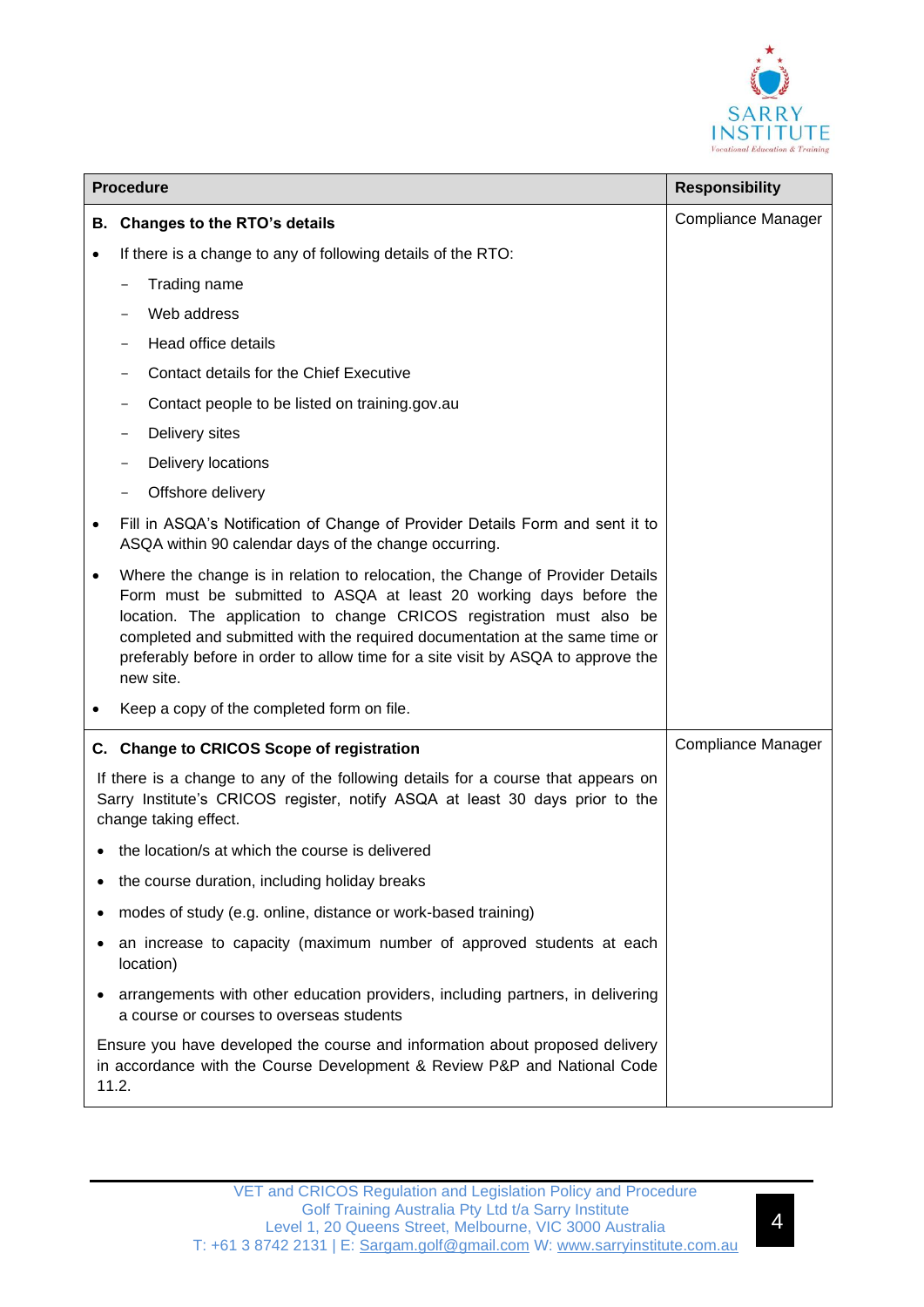

|    | <b>Procedure</b>                                                                                                                                                                                   | <b>Responsibility</b>     |
|----|----------------------------------------------------------------------------------------------------------------------------------------------------------------------------------------------------|---------------------------|
|    | D. Notify students where relevant                                                                                                                                                                  | <b>Compliance Manager</b> |
| ∣∙ | Where changes include a change to ownership of the RTO or any other<br>changes that may affect the provision of agreed services to students, notify<br>students in writing as soon as practicable. |                           |

#### **2. Agreements with third parties**

Relevant to SRTOs: Clause 8.2 and 5.4

| <b>Responsibility</b> |  | l Procedure |  |
|-----------------------|--|-------------|--|
|-----------------------|--|-------------|--|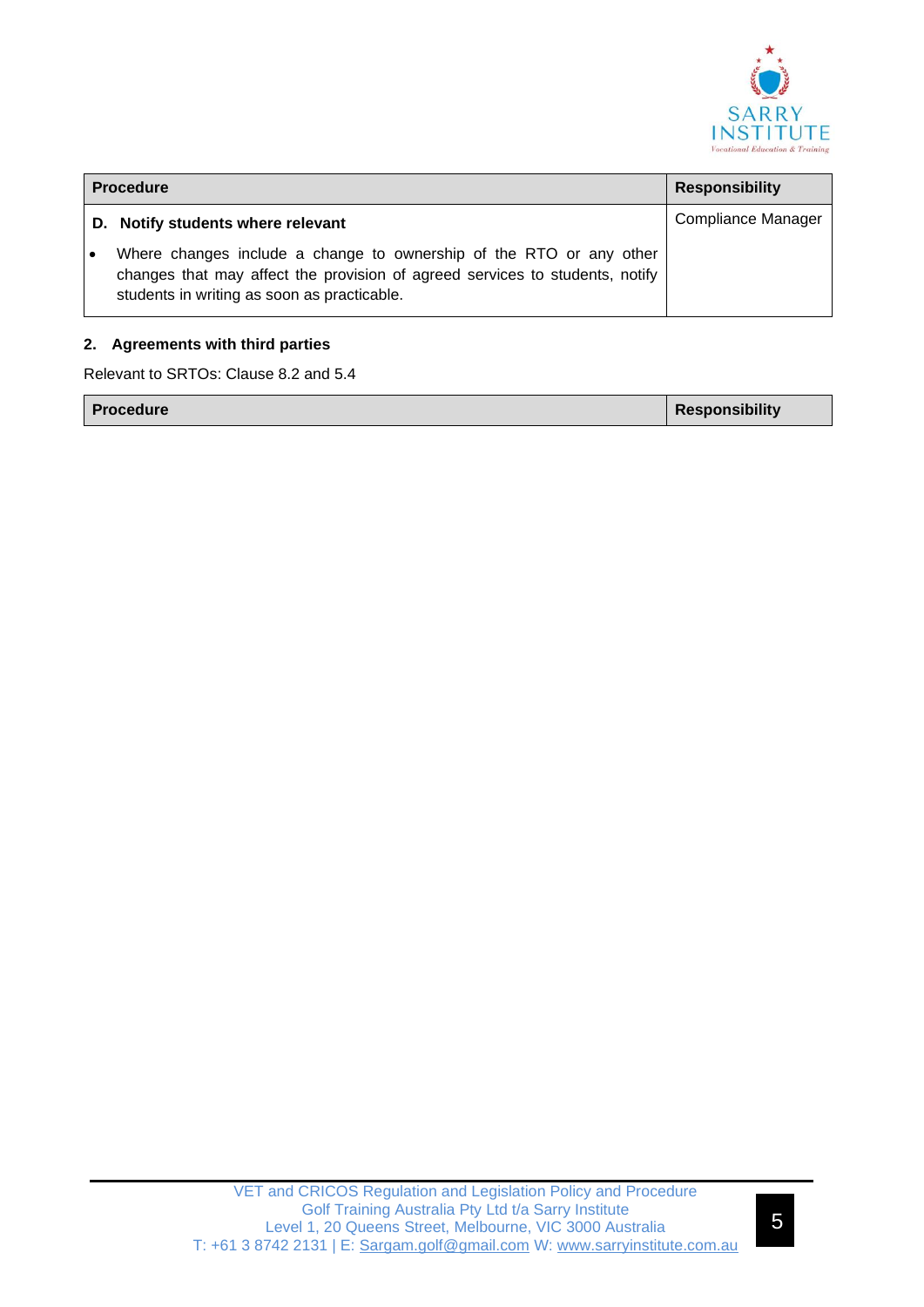

|           | <b>Procedure</b>                                                                                                                                                                                               | <b>Responsibility</b>     |
|-----------|----------------------------------------------------------------------------------------------------------------------------------------------------------------------------------------------------------------|---------------------------|
|           | A. Commencing or ending agreements with third parties                                                                                                                                                          | <b>Compliance Manager</b> |
|           | If the RTO either:                                                                                                                                                                                             |                           |
|           | enters into an agreement with a third party to deliver Services on its<br>behalf;                                                                                                                              |                           |
|           | ends an existing agreement with a third party to deliver Services on its<br>behalf.                                                                                                                            |                           |
|           | Clarify whether this type of agreement constitutes a third-party arrangement,<br>by referring to the ASQA Fact Sheet if required (provided in Links section<br>below).                                         |                           |
| $\bullet$ | Ensure a written agreement is established or cancelled with the third party in<br>accordance with the Third-Party Agreements P&P.                                                                              |                           |
| $\bullet$ | Where the third party is an Education Agent, ensure a written agreement is<br>established or cancelled in accordance with the Education Agents P&P.                                                            |                           |
| ٠         | Notify ASQA within either of the following timelines, whichever is first and as<br>relevant:                                                                                                                   |                           |
|           | within 30 calendar days of the agreement being entered into                                                                                                                                                    |                           |
|           | within 30 calendar days of the agreement ending<br>$-$                                                                                                                                                         |                           |
|           | or prior to the obligations under the agreement taking effect                                                                                                                                                  |                           |
| $\bullet$ | Ensure the Third-Party Service Arrangement Notification has been completed<br>by the CEO and submitted to ASQA. Use Third Party Service Arrangement<br>notification form (provided in Links section below).    |                           |
| ٠         | Keep a copy of the declaration and form on file.                                                                                                                                                               |                           |
| $\bullet$ | If the provision of agreed services with students will be effected by any<br>changes to third party arrangements, notify them in writing as soon as<br>practicable.                                            |                           |
| Links:    |                                                                                                                                                                                                                |                           |
|           | <b>ASQA Fact Sheet:</b>                                                                                                                                                                                        |                           |
|           | https://www.asqa.gov.au/sites/g/files/net2166/f/publications/201701/fact_sheet<br>_-_third_party_arrangements.pdf?v=148489163                                                                                  |                           |
| $\bullet$ | Declaration for Third Party Service Arrangement Notification Printed Form:<br>https://www.asqa.gov.au/sites/g/files/net2166/f/Declaration_for_Third_Party_S<br>ervice_Arrangement_notification.pdf             |                           |
| $\bullet$ | Notification<br><b>Third</b><br>Service<br>Arrangement<br>Online<br>Form:<br>Party<br>$\overline{\phantom{0}}$<br>http://www.vision6.com.au/em/forms/subscribe.php?db=541766&s=217120&a<br>$=41710$ &k=c5d8cc0 |                           |

### **3. Responding to requests from ASQA**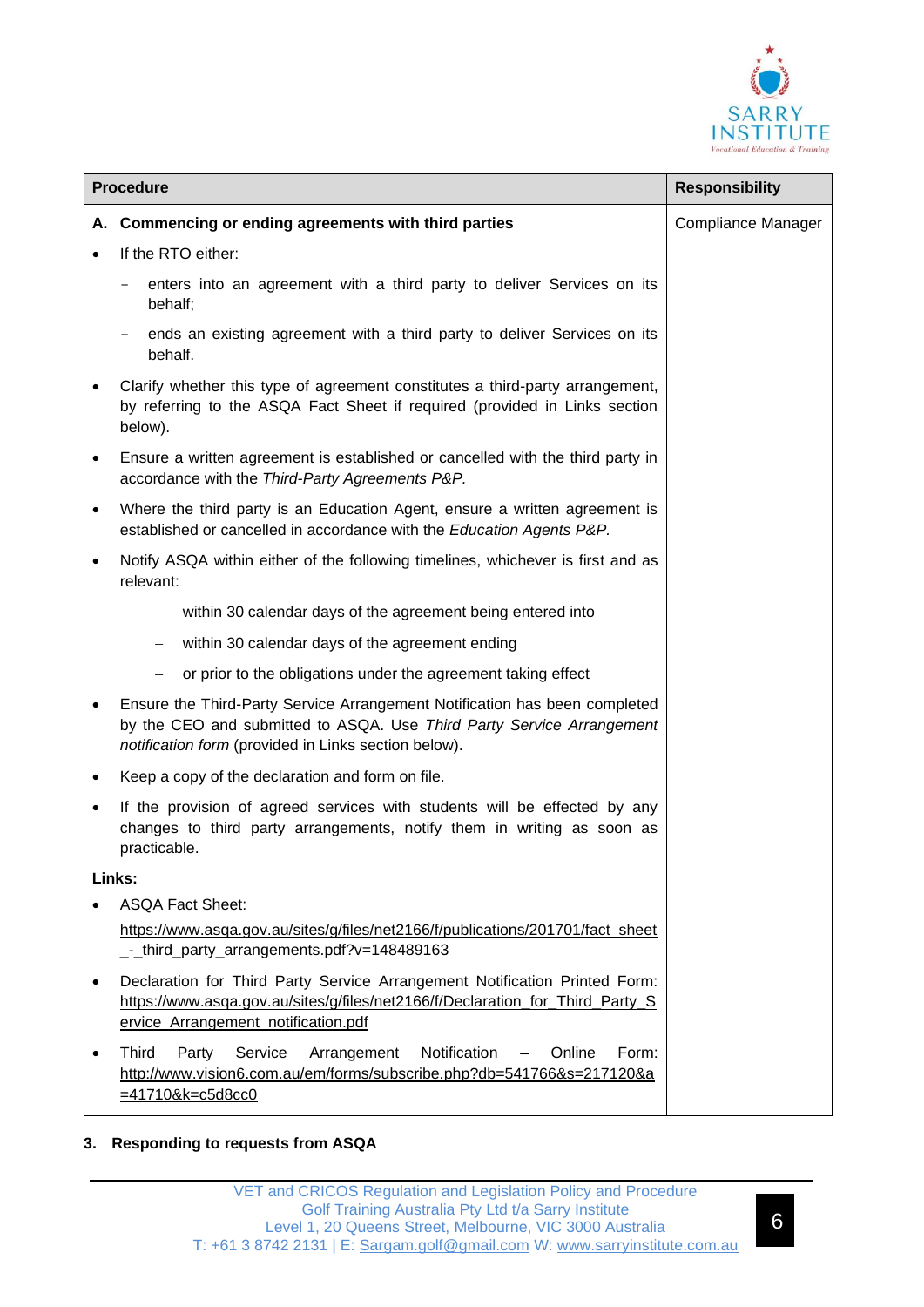

Relevant to SRTO's: Clause 8.1

|    | <b>Procedure</b>                                                                                                                                                                                                                                                                                                                                                                             | <b>Responsibility</b>         |
|----|----------------------------------------------------------------------------------------------------------------------------------------------------------------------------------------------------------------------------------------------------------------------------------------------------------------------------------------------------------------------------------------------|-------------------------------|
| А. | <b>Respond to requests from ASQA</b><br>ASQA may contact the RTO to request information about any of its                                                                                                                                                                                                                                                                                     | CEO/<br>Compliance<br>Manager |
|    | operations. A due date for the information to be provided may be given by<br>ASQA.                                                                                                                                                                                                                                                                                                           |                               |
|    | Cooperate with ASQA in providing this information and respond truthfully and<br>on time.                                                                                                                                                                                                                                                                                                     |                               |
|    | Keep a copy of the information provided.                                                                                                                                                                                                                                                                                                                                                     |                               |
| В. | <b>Participating in ASQA audits</b>                                                                                                                                                                                                                                                                                                                                                          | CEO/<br>All<br>relevant       |
|    | ASQA will audit the RTO's operations from time to time. Usually upon initial<br>registration, 12 months (or close to) after initial registration and prior to re-<br>registration. Audits may also occur to monitor compliance for other reasons<br>such as in response to a complaint, because the RTO presents a risk, or<br>because new courses have been requested to be added to scope. | staff.                        |
|    | Cooperate in the conduct of audits by providing ASQA auditors with access to<br>the information and facilities required. ASQA audits may require access to<br>delivery sites, equipment, staff, materials, student files and other records.                                                                                                                                                  |                               |

### **4. Internal audits**

Refer SRTOs: Clause 8.4 and 8.5

| <b>Procedure</b> | Responsibility |
|------------------|----------------|
|------------------|----------------|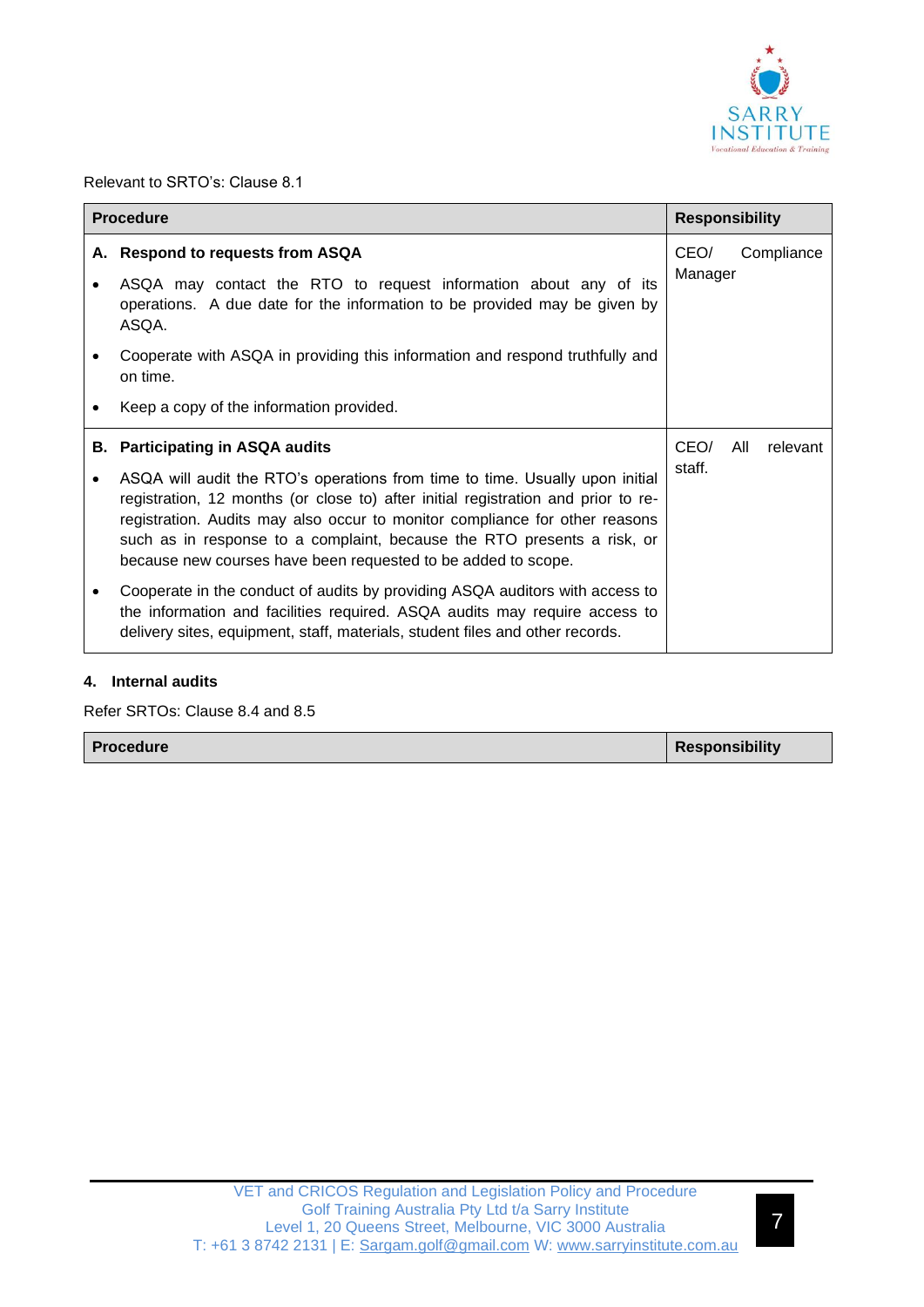

|           | <b>Procedure</b>                                                                                                                                                   | <b>Responsibility</b>                   |
|-----------|--------------------------------------------------------------------------------------------------------------------------------------------------------------------|-----------------------------------------|
| А.        | <b>Schedule audits</b>                                                                                                                                             | Compliance Manager                      |
|           | Schedule audits annually, by adding them to the Compliance Management<br>Schedule and setting dates. The auditing schedule should include audits<br>against:       |                                         |
|           | The Standards for RTOs 2015                                                                                                                                        |                                         |
|           | Legislation impacting on the RTO                                                                                                                                   |                                         |
|           | <b>Staff files</b>                                                                                                                                                 |                                         |
|           | Student files to ensure students receive the Services detailed in their<br>agreement                                                                               |                                         |
|           | <b>Financial Viability Risk Assessment Requirements</b>                                                                                                            |                                         |
|           | The National Code 2018                                                                                                                                             |                                         |
|           | <b>ESOS Act and the National Code</b>                                                                                                                              |                                         |
|           | Funding contracts if applicable.                                                                                                                                   |                                         |
| ٠         | Ensure the internal audit against the standards is scheduled for a date prior to<br>the due date of the Annual declaration of Compliance - refer to point 4 below. |                                         |
|           | Assign the responsibility of each internal audit and advise person accordingly.                                                                                    |                                         |
| В.        | <b>Conduct and record audits</b>                                                                                                                                   | Compliance Manager                      |
|           | Conduct internal audits as scheduled on the Compliance Management<br>Schedule. A qualified external consultant may conduct audits if required.                     | other<br>staff<br>or<br>as<br>assigned. |
|           | Complete the relevant internal audit report template.                                                                                                              |                                         |
| ٠         | Summarise findings and actions required to maintain compliance.                                                                                                    |                                         |
|           | Ensure opportunities for improvement have been identified.                                                                                                         |                                         |
|           | Ensure all internal audit reports are signed and dated by the person<br>conducting the audit and kept on file.                                                     |                                         |
|           | Report findings to CEO.                                                                                                                                            |                                         |
|           | C. Act on outcomes of audits                                                                                                                                       | Compliance Manager                      |
| $\bullet$ | Identify and agree on the rectifications and continuous improvement actions to<br>be taken as an outcome of the audit.                                             |                                         |
| ٠         | Continuous<br>Record<br>all<br>recommendations for<br>improvement on the<br><b>Improvement Register.</b>                                                           |                                         |
| $\bullet$ | Assign responsibilities for implementing changes and improvements and<br>ensure rectifications are implemented as soon as practicable.                             |                                         |
|           | Monitor action plans to ensure implementation in agreed timeframes and<br>report outcomes at the management meetings.                                              |                                         |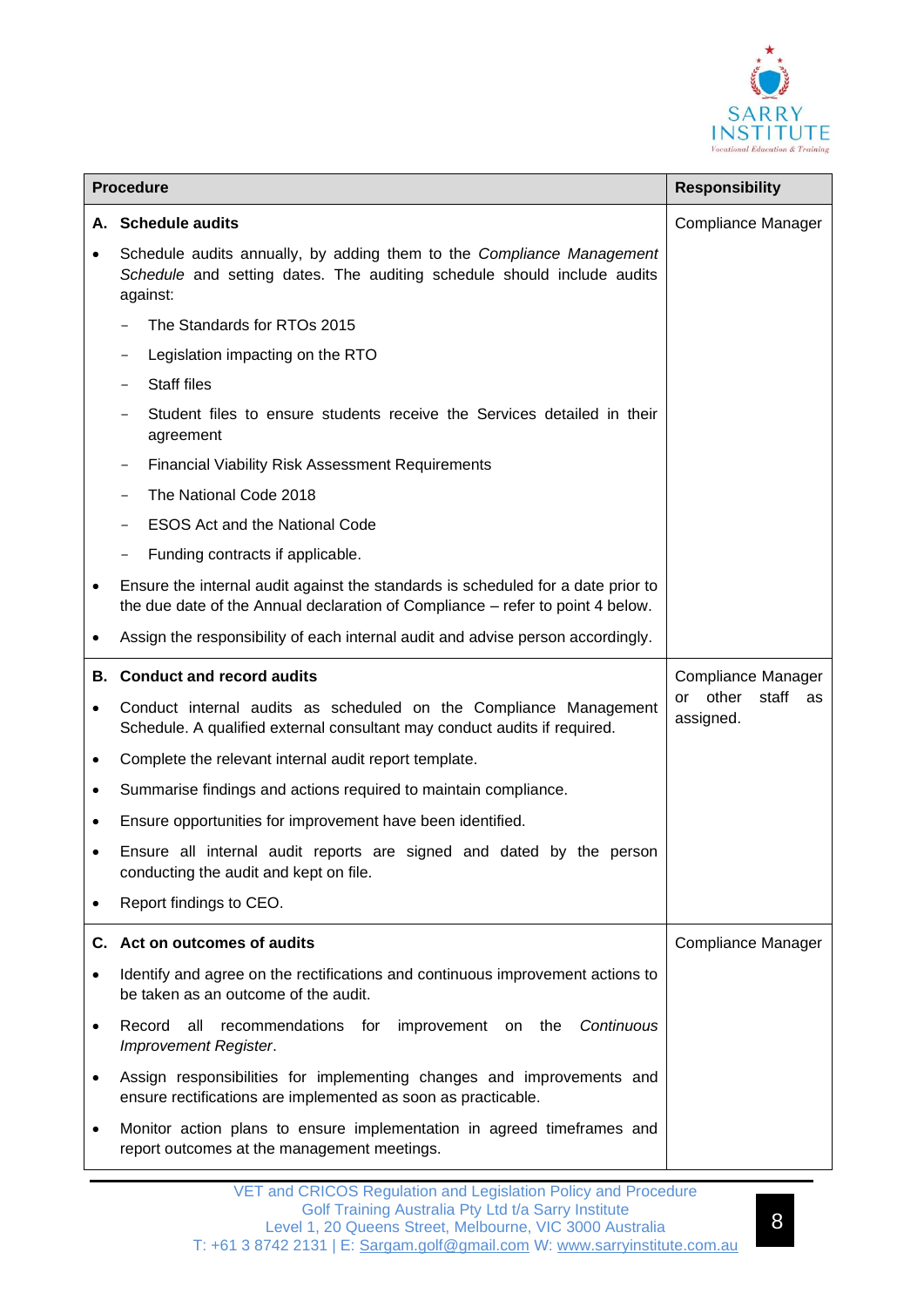

#### **5. Annual declaration on compliance**

Relevant to SRTOs: Clause 8.4

|   | <b>Procedure</b>                                                                                                                                                                                        | <b>Responsibility</b> |
|---|---------------------------------------------------------------------------------------------------------------------------------------------------------------------------------------------------------|-----------------------|
|   | A. Prepare and submit declaration on compliance                                                                                                                                                         | CEO                   |
|   | Refer to ASQA's website to find out the due date for the Annual Declaration<br>on Compliance each year. Mark these dates in your calendar.                                                              |                       |
|   | Ensure your CEO's email address as listed on www.training.gov.au is current<br>and accurate prior to the declaration period.                                                                            |                       |
| ٠ | Review internal audit report to determine whether the RTO is compliant.                                                                                                                                 |                       |
| ٠ | Follow the unique URL provided by ASQA to the online form provided in the<br>email.                                                                                                                     |                       |
|   | Ensure all answers are complete and finalised before clicking submit.                                                                                                                                   |                       |
|   | From the thank you page, download the completed declaration and save.                                                                                                                                   |                       |
|   | <b>B.</b> Finalising your declaration                                                                                                                                                                   | CEO                   |
|   | ASQA will respond to your declaration at the end of the declaration period.                                                                                                                             |                       |
|   | If your declaration has not been successfully completed and any follow-up<br>steps are required ensure you follow all instructions or clarify using contact<br>details provided if anything is unclear. |                       |

### **6. Compliance with legislation & VET regulations**

Refer SRTOs: Clause 8.5 and 8.6

| <b>Procedure</b> |                                                                                                                                                                                                                              | <b>Responsibility</b> |
|------------------|------------------------------------------------------------------------------------------------------------------------------------------------------------------------------------------------------------------------------|-----------------------|
|                  | A. Identify legislation and VET regulations                                                                                                                                                                                  | Compliance Manager    |
|                  | Sarry Institute maintains a Legislation & Regulations Register that outlines<br>legislation and regulations applicable to its operations and scope of<br>registration.                                                       |                       |
|                  | This register is developed, maintained and updated by using online resources<br>such as the ComLaw website at www.comlaw.gov.au and the legislation<br>website relevant to each state and territory the RTO operates within. |                       |
|                  | The Register is to be reviewed annually to identify any changes and updated<br>accordingly.                                                                                                                                  |                       |
|                  | Regulation changes may be notified by ASQA or DET and these should also<br>be recorded on the Register.                                                                                                                      |                       |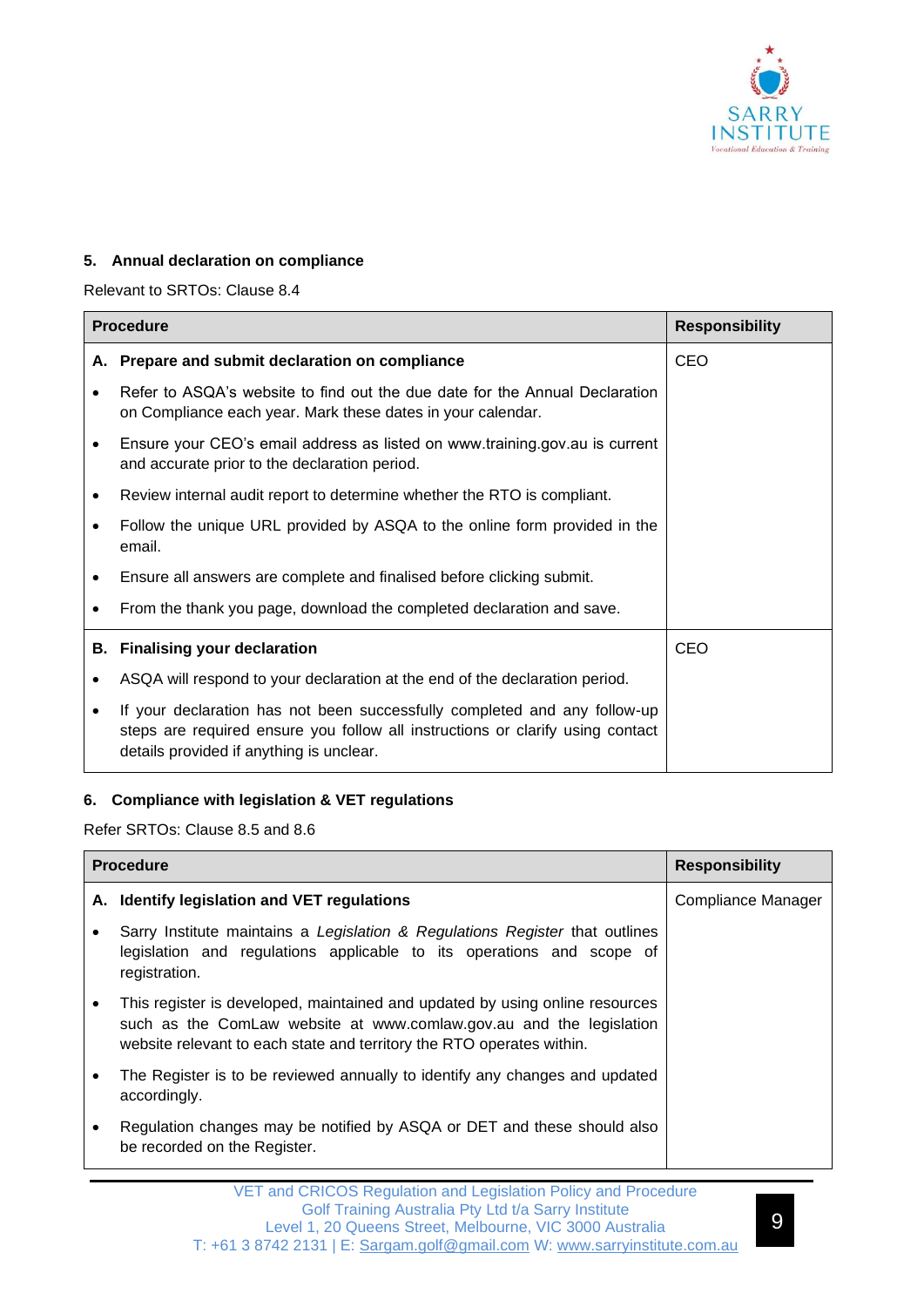

|           | <b>Procedure</b>                                                                                                                                                                                                                                                                 | <b>Responsibility</b> |
|-----------|----------------------------------------------------------------------------------------------------------------------------------------------------------------------------------------------------------------------------------------------------------------------------------|-----------------------|
| В.        | <b>Comply with legislation and VET regulations</b>                                                                                                                                                                                                                               | Compliance Manager    |
|           | Review the Legislation and Regulations Register annually and record any<br>changes and the impact of those changes on Sarry Institute's students, staff or<br>operations.                                                                                                        |                       |
|           | Changes in regulations and legislation may lead to changes being required in<br>various documents. Identify changes required, which may be in the Student<br>Handbook, other student documents and forms, staff documents and induction<br>plan, and in policies and procedures. |                       |
|           | Implement changes.                                                                                                                                                                                                                                                               |                       |
|           | C. Inform staff and students of legislative requirements and changes                                                                                                                                                                                                             | Compliance Manager    |
| $\bullet$ | Ensure staff are informed of the legislative requirements that impact on their<br>role with Sarry Institute during their induction.                                                                                                                                              |                       |
|           | Where there are changes in legislative requirements, notify staff via email and<br>at staff meetings.                                                                                                                                                                            |                       |
| $\bullet$ | Inform students of the legislative requirements that impact their participation in<br>their training and assessment activities during their course induction and in<br>the Student Handbook.                                                                                     |                       |
|           | Where there are changes in legislative requirements, notify students through<br>student newsletters or by written notice such as letter or email.                                                                                                                                |                       |

### **7. Notifying TPS of provider default**

Refer: ESOS Act 2000 Part 5, Division 1, Subdivision A of the ESOS Act

|           | <b>Procedure</b>                                                                                                                                                                                                               | <b>Responsibility</b> |
|-----------|--------------------------------------------------------------------------------------------------------------------------------------------------------------------------------------------------------------------------------|-----------------------|
|           | A. Notify TPS via PRISMS                                                                                                                                                                                                       | Compliance Manager    |
| $\bullet$ | Via PRISMS, notify the TPS Director and Secretary within 3 business days of<br>the default occurring.                                                                                                                          |                       |
|           | Provide the details of the circumstances of the default, the details of the<br>students in relation to whom Sarry Institute has defaulted and advice as to<br>how Sarry Institute intends to meet its obligations to students. |                       |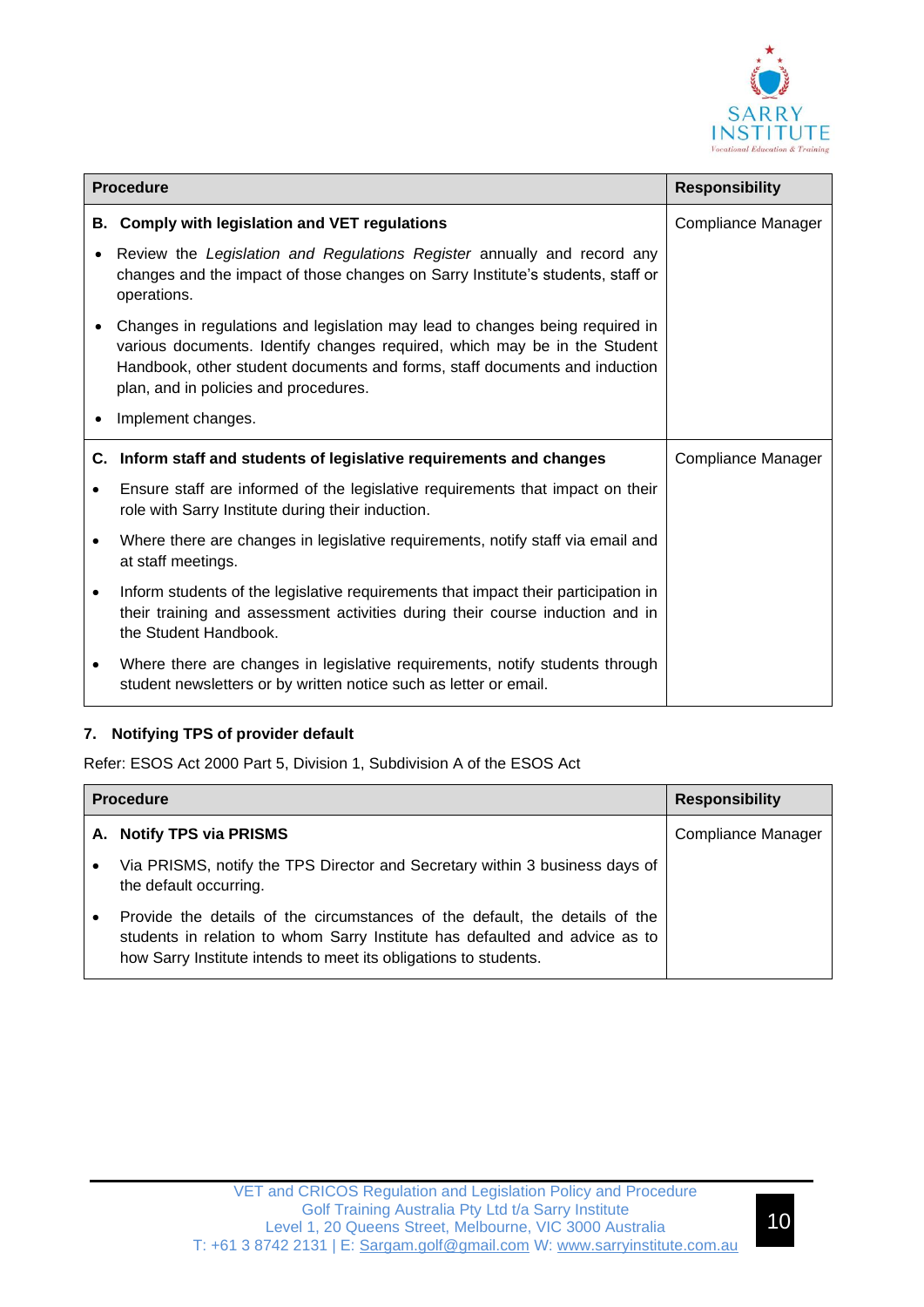

| <b>Procedure</b> |                                                                                                                                                                                                                                                                                                                                                                                                                                                    | <b>Responsibility</b> |
|------------------|----------------------------------------------------------------------------------------------------------------------------------------------------------------------------------------------------------------------------------------------------------------------------------------------------------------------------------------------------------------------------------------------------------------------------------------------------|-----------------------|
|                  | <b>B.</b> Notify students                                                                                                                                                                                                                                                                                                                                                                                                                          | Compliance Manager    |
| $\bullet$        | Notify affected students in writing within 3 business days of the default.                                                                                                                                                                                                                                                                                                                                                                         |                       |
| $\bullet$        | In the notice, describe the circumstances of the default and information for<br>students on the options that they have which include arranging for the student<br>to be offered in an alternative course (this will be at Sarry Institute expense) or<br>providing a refund as set out in Sarry Institute Fees and Refunds Policy and<br>Procedures, as well as details of the process to follow depending on which<br>option the student chooses. |                       |
|                  | C. Discharge obligations to students                                                                                                                                                                                                                                                                                                                                                                                                               |                       |
|                  | Where a student notifies in writing of the acceptance of an offer in an<br>alternative course, ensure that the student is placed into the course within 14<br>days of the default day.                                                                                                                                                                                                                                                             |                       |
| $\bullet$        | Where the student identifies in writing that they are seeking a refund, provide<br>the refund within 14 days of the default day and in accordance with Sarry<br>Institute Fees and Refunds Policy and Procedures.                                                                                                                                                                                                                                  |                       |
|                  | D. Notify TPS via PRISMS of the outcome of discharge of obligations                                                                                                                                                                                                                                                                                                                                                                                |                       |
| $\bullet$        | Notify the Secretary and Director of the TPS via PRISMS within 7 days of<br>either providing a refund to the student or offering an alternative place.                                                                                                                                                                                                                                                                                             |                       |
| $\bullet$        | Include:                                                                                                                                                                                                                                                                                                                                                                                                                                           |                       |
|                  | details of the students that Sarry Institute provided alternative courses for,<br>details of the courses arranged and evidence of each student's<br>acceptance of a place in an alternative course; or                                                                                                                                                                                                                                             |                       |
|                  | Details of the student, the provider provided refunds to and details of the<br>amount of the refund.                                                                                                                                                                                                                                                                                                                                               |                       |

#### **8. Notifying TPS of student default**

Refer: ESOS Act 2000 Part 5, Division 2, Subdivision B of the ESOS Act

| <b>Procedure</b> | <b>Responsibility</b> |
|------------------|-----------------------|
|------------------|-----------------------|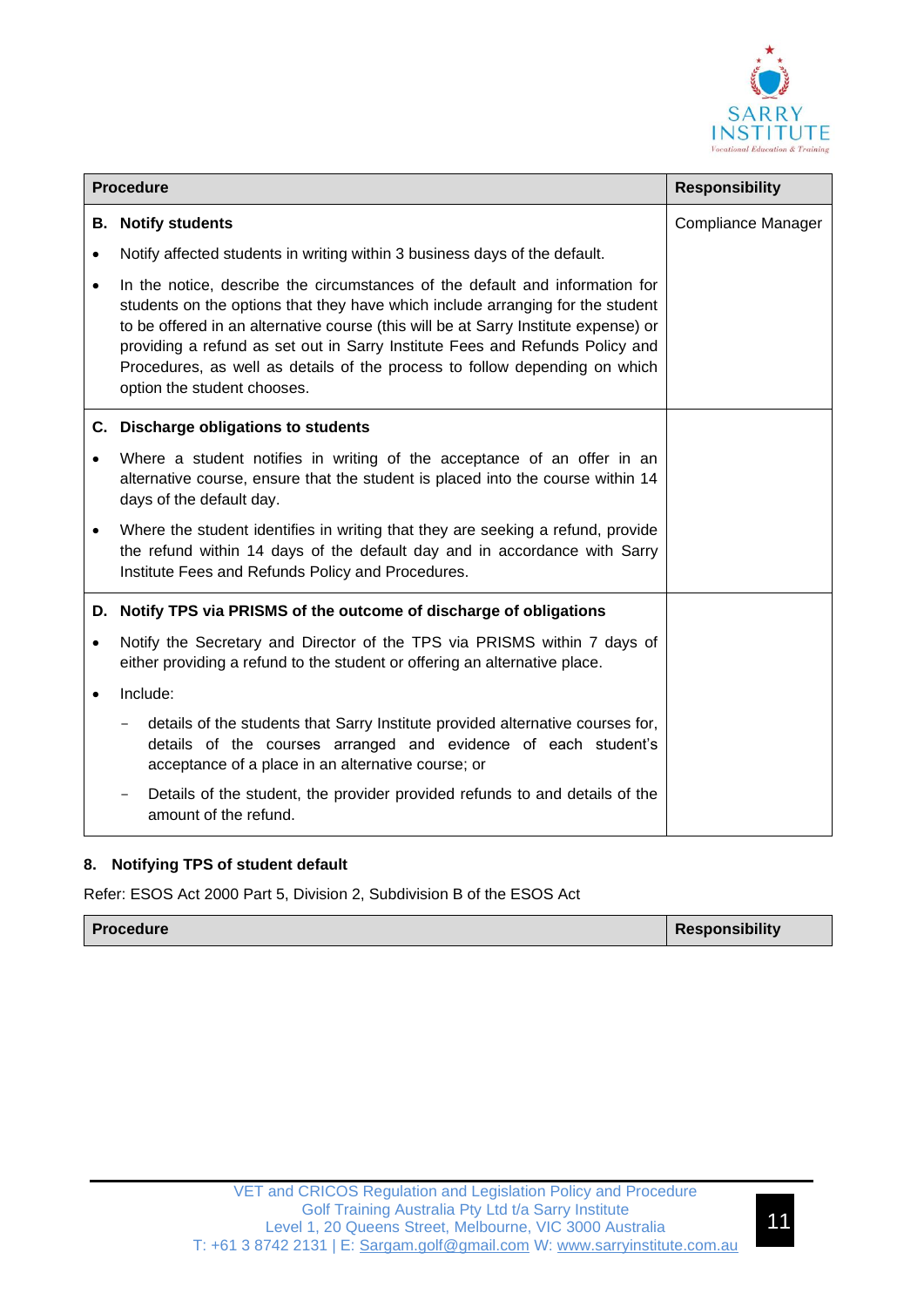

| <b>Procedure</b> |                                                                                                                                                                                                                                                                                                                                                   | <b>Responsibility</b> |
|------------------|---------------------------------------------------------------------------------------------------------------------------------------------------------------------------------------------------------------------------------------------------------------------------------------------------------------------------------------------------|-----------------------|
|                  | A. Notify TPS via PRISMS                                                                                                                                                                                                                                                                                                                          | Compliance Manager    |
|                  | As per the legislative requirements, Sarry Institute will notify the Secretary and<br>the TPS Director on whether a refund has been provided in two cases of<br>student default i.e. where a student's visa is refused, even if there is a<br>compliant written agreement in place and where there is no compliant written<br>agreement in place. |                       |
|                  | Search for CoE/Student and follow instructions in PRISMS user guide to<br>record the default.                                                                                                                                                                                                                                                     |                       |
|                  | Follow Fees and Refunds Policy and Procedures for refunds in the case of<br>student default.                                                                                                                                                                                                                                                      |                       |
|                  | <b>B.</b> Discharge of obligations                                                                                                                                                                                                                                                                                                                | Compliance Manager    |
|                  | Notify the Director and Secretary of the TPS via PRISMS within 7 days of<br>responding to the student default.                                                                                                                                                                                                                                    |                       |
| $\bullet$        | Provide details of whether a refund was provided, details of the student to<br>whom the refund was provided and details of the amount of the refund.                                                                                                                                                                                              |                       |

### **9. Quality Indicator and Total VET Activity Reporting**

Refer SRTOs: Clause 7.5; 8.1

| <b>Procedure</b> |                                                                                                                                                                                                                                                                                   | <b>Responsibility</b> |
|------------------|-----------------------------------------------------------------------------------------------------------------------------------------------------------------------------------------------------------------------------------------------------------------------------------|-----------------------|
|                  | A. Learner Engagement and Employer Satisfaction data (Quality Indicators)                                                                                                                                                                                                         | Compliance Manager    |
|                  | Collect Learner Engagement and Employer Satisfaction surveys in line with<br>the RTO's Quality Management Procedures on Feedback.                                                                                                                                                 |                       |
|                  | Collate surveys, analyse findings and prepare a summary report for ASQA<br>using ASQA's Quality Indicator Annual Summary Report which can be<br>downloaded from here http://www.asqa.gov.au/forms.html. Submit it to ASQA<br>by 30 June each year by emailing gidata@asga.gov.au. |                       |
|                  | Keep a copy of the report/s and the date on which they were submitted to<br>ASQA on file.                                                                                                                                                                                         |                       |
| $\bullet$        | For further information refer to ASQA's website http://www.asqa.gov.au/vet-<br>registration/meet-data-provision-requirements/quality-indicator-reporting.html                                                                                                                     |                       |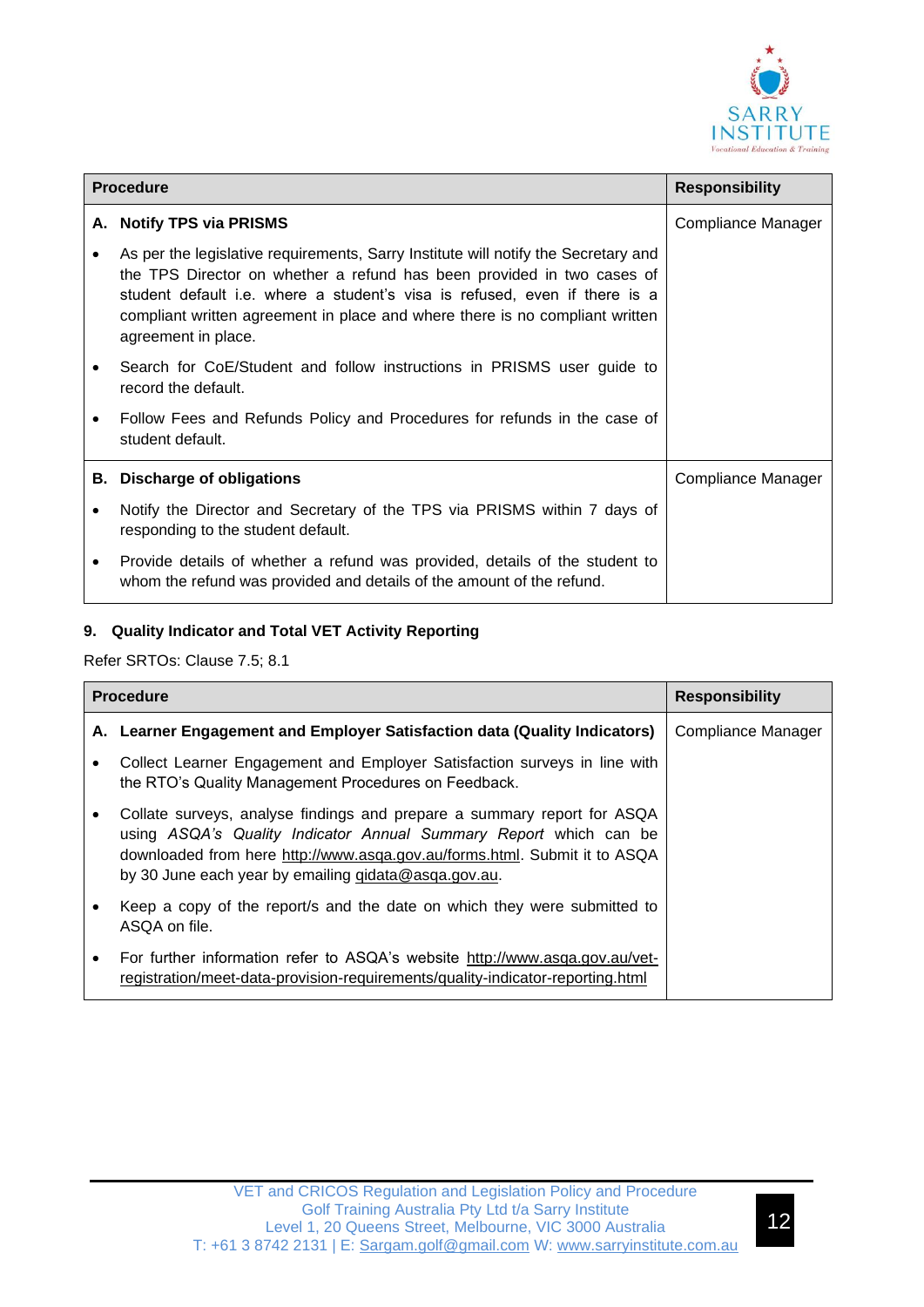

| <b>Procedure</b> |                                                                                                                                                            | <b>Responsibility</b> |
|------------------|------------------------------------------------------------------------------------------------------------------------------------------------------------|-----------------------|
|                  | <b>B.</b> Total VET Activity Data                                                                                                                          | Compliance Manager    |
|                  | AVETMISS-compliant records for all students are collected through the<br>Enrolment Form.                                                                   |                       |
|                  | Competency enrolments and outcomes are recorded in the RTO's<br>AVETMISS-compliant student management system.                                              |                       |
| $\bullet$        | The RTO will report its Total VET Activity Data to NCVER by 28 February<br>each year.                                                                      |                       |
|                  | Keep a copy of the reports and the dates on which they were submitted on<br>file.                                                                          |                       |
| ٠                | For further information refer to ASQA's website https://www.asqa.gov.au/vet-<br>registration/meet-data-provision-requirements/total-vet-activity-reporting |                       |

### **10. Retention, archiving and transfer of records**

Relevant to SRTOs: Clauses 8.1f), 3.4 and Schedule 5

| <b>Procedure</b> |                                                                                                                                                                                                                                                                                                                                     | <b>Responsibility</b>               |
|------------------|-------------------------------------------------------------------------------------------------------------------------------------------------------------------------------------------------------------------------------------------------------------------------------------------------------------------------------------|-------------------------------------|
| А.               | <b>Retention of student assessment items</b><br>In line with ASQA's requirements, completed assessment items relating to<br>each unit or module will be securely retained in the students file for at least 6<br>months from the date of the assessment decision. Refer also to TA2 Training<br>and Assessment Policy & Procedures. | Compliance Manager<br>and Assessors |
|                  | B. If withdrawing registration as an RTO                                                                                                                                                                                                                                                                                            | <b>CEO</b>                          |
|                  | Apply to withdraw registration with ASQA.                                                                                                                                                                                                                                                                                           |                                     |
|                  | Once application to withdraw registration has been approved by ASQA:                                                                                                                                                                                                                                                                |                                     |
|                  | Return certificate of registration to ASQA within 10 days of the day of<br>withdrawal                                                                                                                                                                                                                                               |                                     |
|                  | Provide copies of student records to ASQA within 30 days of the day of<br>withdrawal (refer below).                                                                                                                                                                                                                                 |                                     |
|                  | Pay any outstanding ASQA fees within 30 days of invoice.                                                                                                                                                                                                                                                                            |                                     |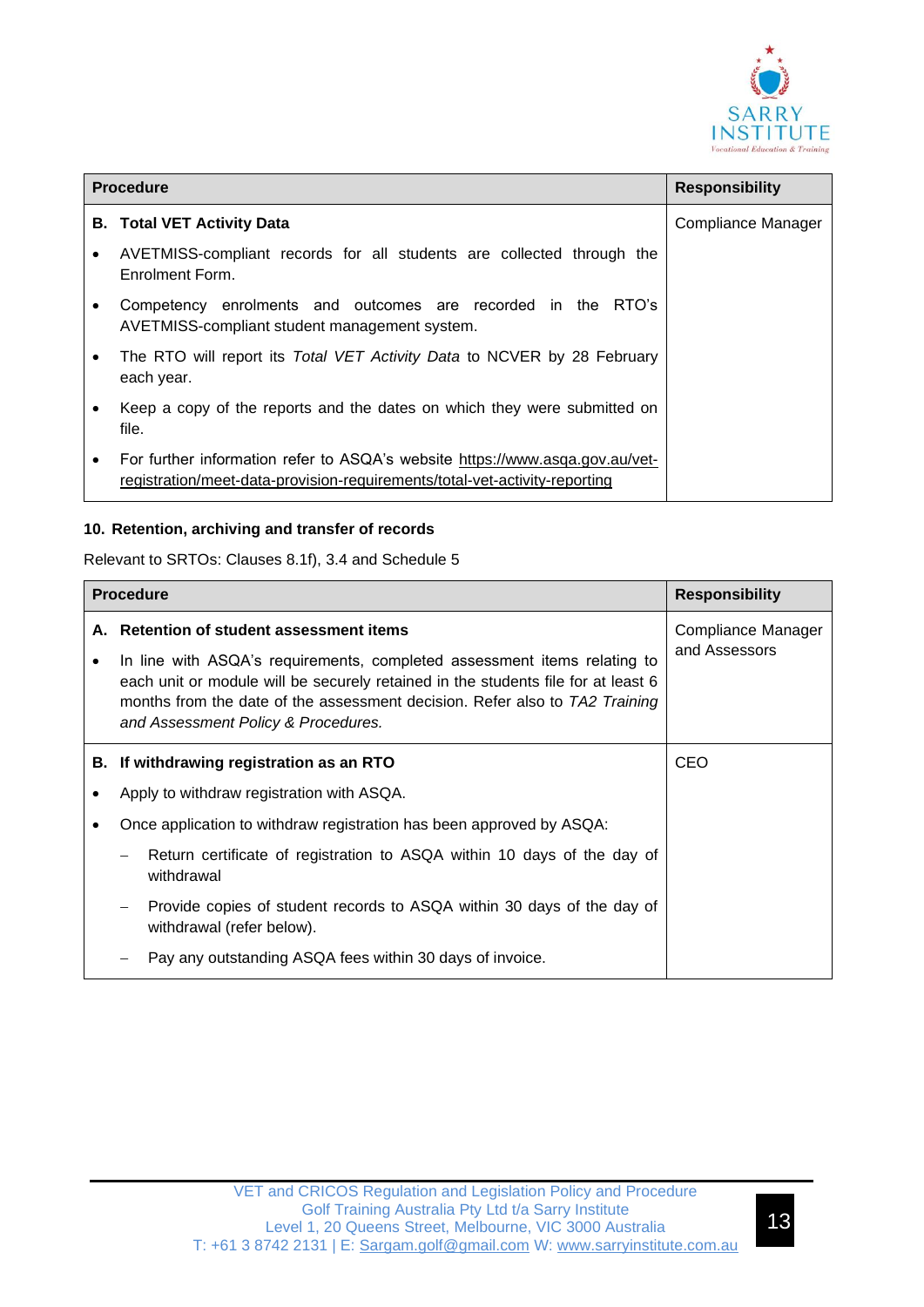

|           | <b>Procedure</b>                                                                                                                                                                                     | <b>Responsibility</b> |
|-----------|------------------------------------------------------------------------------------------------------------------------------------------------------------------------------------------------------|-----------------------|
| C.        | Transferring student records to ASQA upon cessation                                                                                                                                                  | CEO                   |
|           | Sarry Institute will meet the following obligations if the RTO's registration:                                                                                                                       |                       |
|           | Is voluntarily withdrawn                                                                                                                                                                             |                       |
|           | Has lapsed                                                                                                                                                                                           |                       |
|           | Is not renewed                                                                                                                                                                                       |                       |
|           | Is cancelled by ASQA                                                                                                                                                                                 |                       |
|           | Within 30 days of the RTO's expiry/cancellation/withdrawal, provide to ASQA<br>an electronic copy of the records for each student who was enrolled in a<br>Course during the period of registration. |                       |
| ٠         | As per the information at https://www.asqa.gov.au/vet-registration/withdraw-<br>your-registration/provide-student-records-asga student records must include<br>the following for each student:       |                       |
|           | Family name, first name                                                                                                                                                                              |                       |
|           | Residential post code                                                                                                                                                                                |                       |
|           | Date of birth                                                                                                                                                                                        |                       |
|           | Student ID number (if applicable)                                                                                                                                                                    |                       |
|           | Enrolment and commencement dates                                                                                                                                                                     |                       |
|           | Code and title of qualification, course or program student enrolled in                                                                                                                               |                       |
|           | Codes and titles of units of competency completed and results (if<br>applicable)                                                                                                                     |                       |
|           | Date the certificate or Statement of Attainment was issued (if applicable)                                                                                                                           |                       |
|           | Send this information to studentenquiries@asqa.gov.au within 30 days of<br>registration expiring/ceasing.                                                                                            |                       |
|           | D. Transferring records to another provider                                                                                                                                                          | CEO                   |
| $\bullet$ | In the event of closure records can be transferred to a new registered training<br>provider with consent from the student.                                                                           |                       |
| $\bullet$ | If transferring a student's records to another provider, Sarry Institute does not<br>need to provide records to ASQA as per the point above.                                                         |                       |